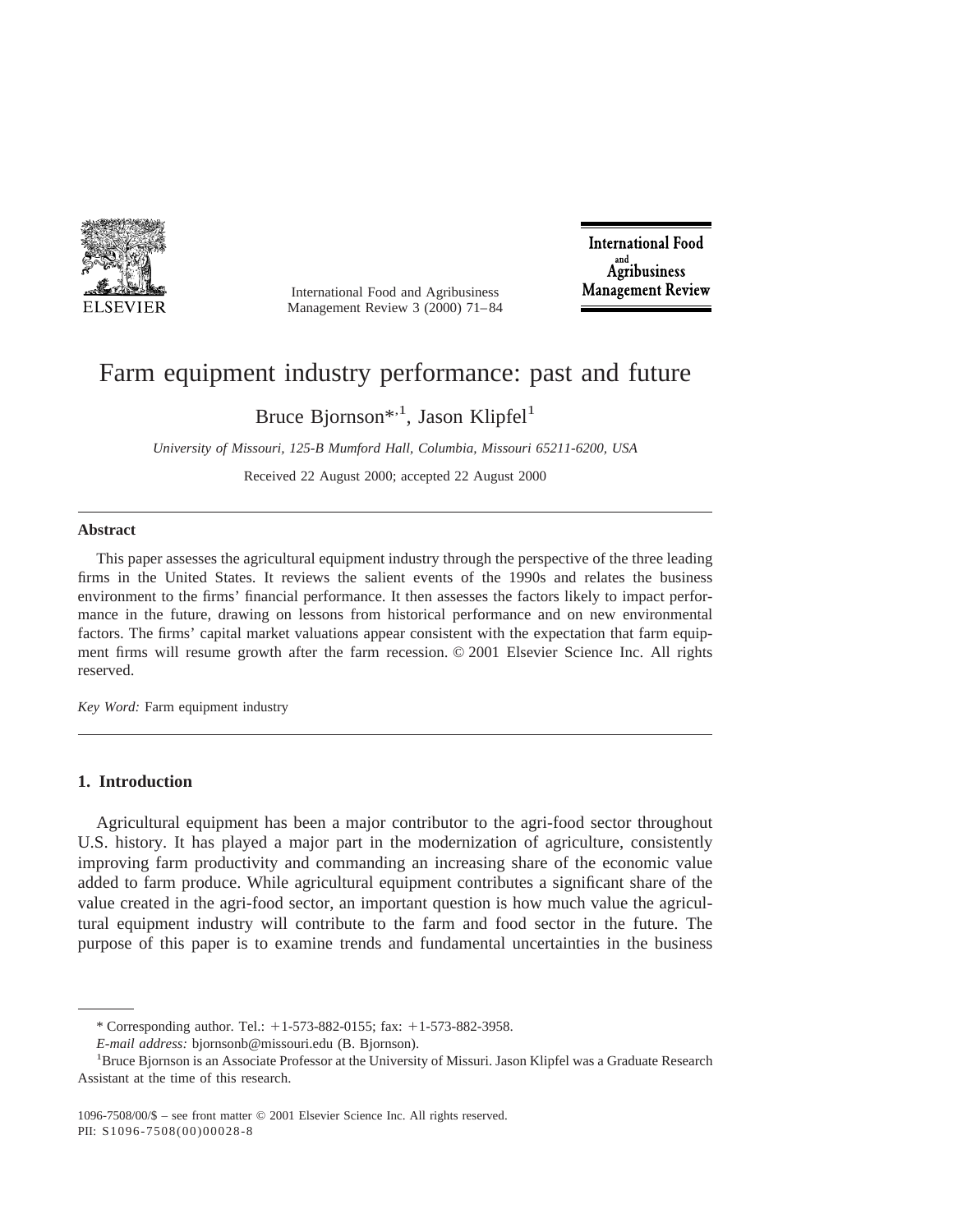environment, their potential outcomes, and their related impacts on the equipment companies' expected performance and value.

We review the prospects for the industry through the three leading farm equipment manufacturers in the United States: Deere and Company (Deere), J.I. Case Corporation (Case), and AGCO Corporation. These constitute three of the world's four leading firms along with the New Holland Corporation based in the United Kingdom. New Holland made a bid in May 1999 to acquire Case, and completed a merger in November 1999 (becoming CNH Global, N.V.). In 1998, Deere and Company was the largest equipment company with total equipment sales revenue of approximately \$11.9 billion (Deere and Company, 1998, p. 28). In comparison, Case and AGCO respectively generated total equipment sales revenue of \$5.7 billion and \$2.9 billion in 1998 (J.I. Case Corporation, 1998, p. 42; AGCO Corporation, 1998, p. 28). AGCO has a distinct low-cost strategy, outsourcing more of its parts and equipment production, with multiple brands (AGCO Corporation, 1996, p. 1).

A key issue for future performance is how much of farm production value can be contributed by the farm equipment industry and how much of this can the firms capture as profits. This cannot be measured or reliably estimated, but we may be able to make some general inferences based on expected firm performance. Equipment sales represent the value of farm production appropriated by farm equipment industry. If these growth rates are similar, and if return on investment to the farm equipment industry is constant then this would imply no growth in the value contributed by the farm equipment industry. In this study, we identify important factors and uncertainties that will affect future outcomes, and provide an assessment of the prospects. We begin with a review of the general business strategies and performance of the firms through the 1990s. We relate the competitive issues to the historical financial performance of the firms. Lastly, we examine opportunities and threats that have the potential for a long-term impact on the industry business environment and relate these to potential future performance.

#### **2. Historical firm events and performance**

To gain an understanding of the industry we evaluate the history and performance of the three leading U.S. farm equipment firms. General historical financial data for the three firms back to 1994 are shown in Table 1. Table 2 gives more detailed information on the performance of the three farm equipment businesses in the 1990s, and on the finance subsidiaries for Case and Deere.

#### *2.1. AGCO Corporation*

While AGCO was formed in 1990, its formation can be traced to the mid-1980s farm recession when, in 1985, the Allis Chalmers Corporation sold its agricultural division to a German-based company, Klochner-Humboldt-Deutz (KHD). In 1988, KHD hired Robert J. Ratliff as the president and CEO of Deutz-Allis because the company was struggling financially. With the fall of the Berlin Wall (1989) and totalitarian regimes, management perceived growth opportunities in Eastern Europe along with existing markets in Western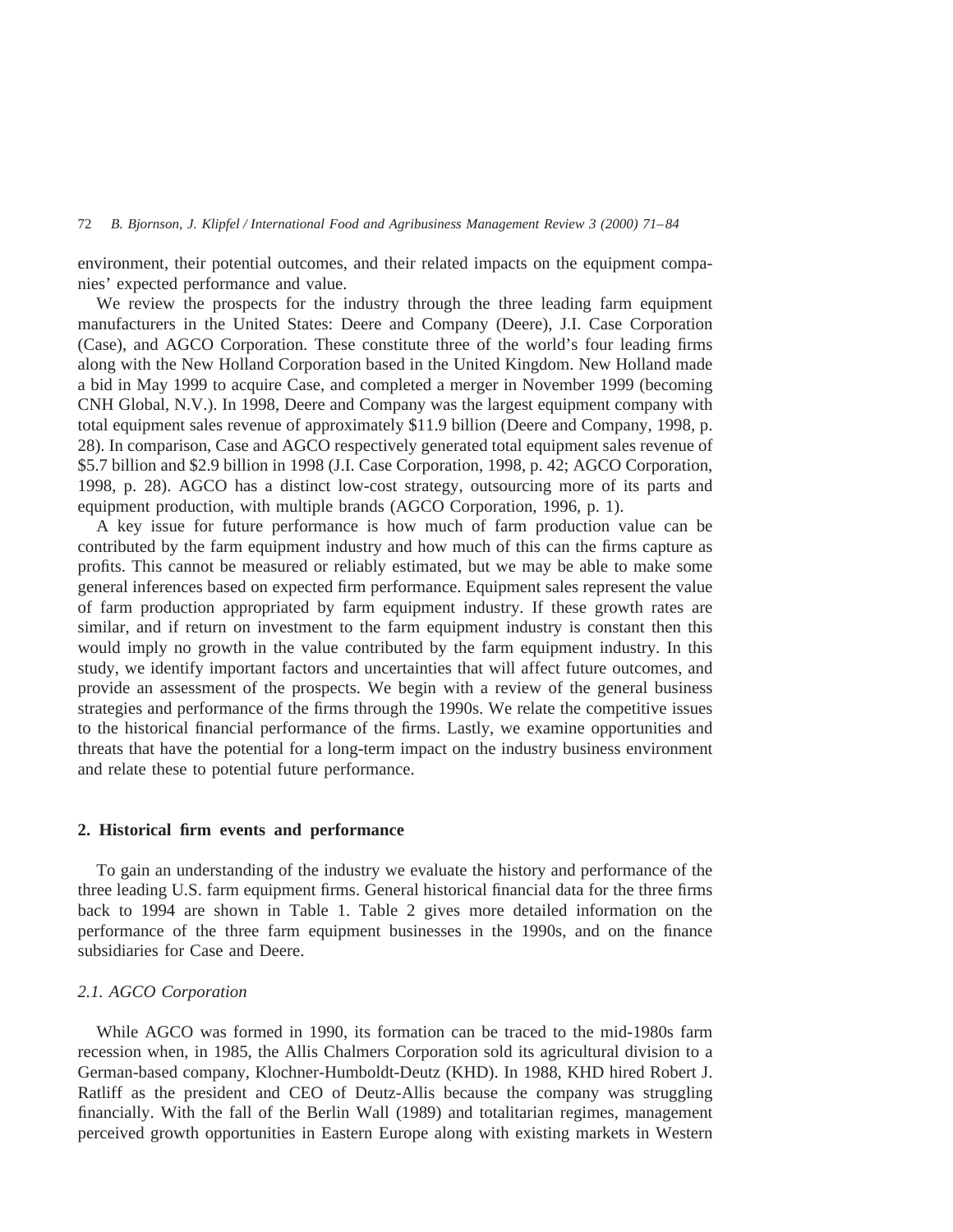| Thistorical miancial data of farm equipment companies $(\varphi$ mimons) |        |        |       |       |       |  |
|--------------------------------------------------------------------------|--------|--------|-------|-------|-------|--|
|                                                                          | 1998   | 1997   | 1996  | 1995  | 1994  |  |
| <b>AGCO</b>                                                              |        |        |       |       |       |  |
| <b>Sales</b>                                                             | 2,941  | 3,224  | 2,317 | 2,068 | 1,319 |  |
| Net Profit                                                               | 57     | 241    | 167   | 175   | 81    |  |
| Assets                                                                   | 2,020  | 1,807  | 1,405 | 1,062 | 896   |  |
| Liabilities                                                              | 1,008  | 799    | 626   | 473   | 420   |  |
| Net worth                                                                | 1,012  | 1,009  | 780   | 589   | 477   |  |
| Case                                                                     |        |        |       |       |       |  |
| <b>Sales</b>                                                             | 5,738  | 5,796  | 5,176 | 4,937 | 4,262 |  |
| Net Profit                                                               | 88     | 234    | 297   | 188   | 29    |  |
| Assets                                                                   | 4,555  | 3,630  | 3,345 | 3,200 | 3,474 |  |
| Liabilities                                                              | 2,331  | 1,337  | 1,379 | 1,627 | 2,245 |  |
| Net worth                                                                | 2,224  | 2,293  | 1,966 | 1,573 | 1,229 |  |
| Deere                                                                    |        |        |       |       |       |  |
| <b>Sales</b>                                                             | 11,926 | 11,082 | 9,640 | 8,830 | 7,663 |  |
| Net Profit                                                               | 1,120  | 960    | 756   | 793   | 644   |  |
| Assets                                                                   | 9,599  | 8,251  | 7,702 | 7,479 | 6,982 |  |
| Liabilities                                                              | 4,403  | 3,034  | 3,078 | 3,419 | 3,421 |  |
| Net worth                                                                | 5,196  | 5,217  | 4,624 | 4,060 | 3,561 |  |

Table 1 Historical financial data of farm equipment companies (\$ millions)

Europe and Northern Africa (Barry, 1997; Nesbitt, 1990). In 1990, Ratliff led a management buy-out whereby KHD sold Deutz-Allis to Ratliff and four other Deutz-Allis executives (Barry, 1997). From the buy-out, Ratliff and his management team formed the AGCO Corporation (acronym for Allis-Gleaner Corporation) and moved the company's headquarters to Duluth, Georgia (PR Newswire, 1990). AGCO has become one of the largest agricultural equipment companies in the world with significant shares in many world markets.

AGCO has developed a unique multi-brand line of equipment through numerous acquisitions of financially struggling equipment companies (Barry, 1997). Principal acquisitions have been: Hesston (hay and forage equipment) and White (high horsepower tractors) in 1991 (AGCO Corporation, 1992, p. 17); Massey Ferguson North America and White-New Idea in 1993; Massey Ferguson Limited in 1994; Spra-Coupe, and Willmar, as well as the distribution rights to Massey Ferguson equipment in Argentina in 1998 (AGCO Corporation, 1998, p. 4, 1998a, b). Prior to its acquisition of Massey Limited, AGCO's revenues came primarily from North America (Barry, 1997). The Massey Limited acquisition doubled AGCO's sales and resulted in 57% of AGCO's total sales coming from outside North America (AGCO Corporation, 1994, p. 4). AGCO does not change acquired brand names because it believes that many farm equipment customers are brand-loyal. As a result, by 1998 AGCO offered 17 different brands of equipment and had significant market share in the agricultural equipment industry (AGCO Corporation, 1998, p. 3; PR Newswire, 1993).

Complementing AGCO's multi-brand strategy, the company has developed a unique distribution network through its acquisitions. AGCO has designed its equipment distribution network such that it encourages "crossover contracts" which allow equipment dealers to sell many of the multiple brands of equipment that AGCO has acquired (AGCO Corporation,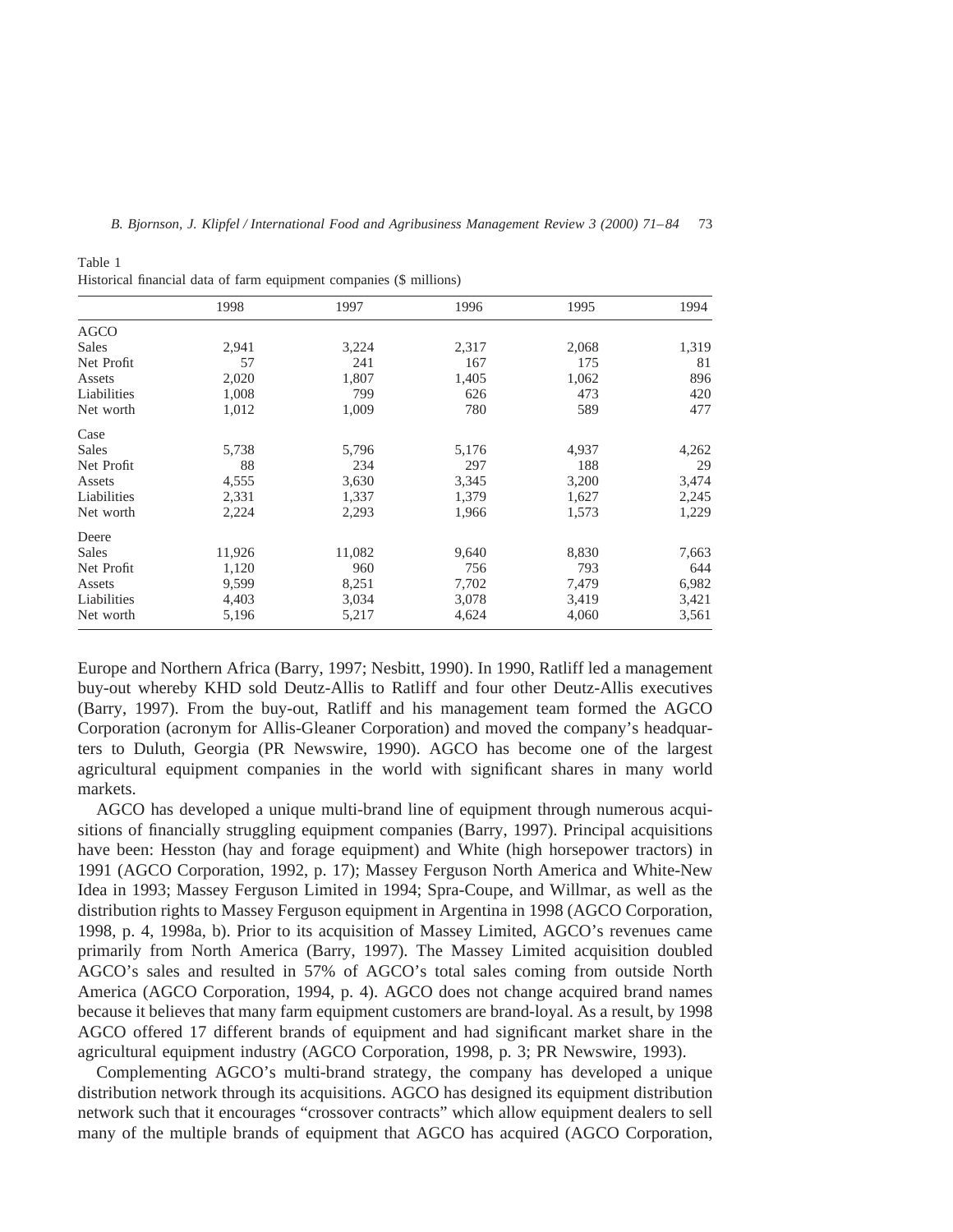|              | 1998                            | 1997  | 1996                                         | 1995                                                         | 1994                                                                      | 1993  | 1992     | 1991     | 1990  |
|--------------|---------------------------------|-------|----------------------------------------------|--------------------------------------------------------------|---------------------------------------------------------------------------|-------|----------|----------|-------|
| Sales Growth |                                 |       |                                              |                                                              |                                                                           |       |          |          |       |
| <b>AGCO</b>  | $-8.8\%$                        | 39.1% | 12.0%                                        | 56.8%                                                        | 121.5%                                                                    | 89.4% | 14.6%    |          |       |
| $Case*$      | $-1.0\%$                        | 12.0% | 4.8%                                         | 15.8%                                                        | 13.7%                                                                     |       |          |          |       |
| Deere*       | 7.6%                            | 15.0% | 9.2%                                         | 15.2%                                                        | 18.3%                                                                     | 13.2% | $-2.1%$  | $-13.7%$ | 8.7%  |
|              |                                 |       |                                              | Invested Capital Turnover (Sales/Beginning Invested Capital) |                                                                           |       |          |          |       |
| <b>AGCO</b>  | 1.71                            | 2.26  | 2.09                                         | 2.61                                                         | 2.31                                                                      | 1.90  | 3.20     |          |       |
| $Case*$      | 2.12                            | 2.33  | 2.16                                         | 2.08                                                         | 2.60                                                                      |       |          |          |       |
| Deere*       | 2.14                            | 2.06  | 1.77                                         | 1.63                                                         | 1.40                                                                      | 1.29  | 1.12     | 1.14     | 1.54  |
|              |                                 |       | Return on Sales (Net Operating Profit/Sales) |                                                              |                                                                           |       |          |          |       |
| <b>AGCO</b>  | 3.0%                            | 8.3%  | 7.4%                                         | 8.9%                                                         | 6.7%                                                                      | 5.1%  | 3.4%     |          |       |
| $Case*$      | 0.9%                            | 3.3%  | 4.5%                                         | 2.9%                                                         | $-0.6%$                                                                   |       |          |          |       |
| Deere*       | 7.5%                            | 6.8%  | 5.3%                                         | 6.8%                                                         | 6.1%                                                                      | 1.7%  | $-0.9\%$ | $0.0\%$  | 6.2%  |
|              |                                 |       |                                              |                                                              | Return on Investment (Invested Capital Turnover $\times$ Return on Sales) |       |          |          |       |
| AGCO         | 5.1%                            | 18.7% | 15.4%                                        | 23.2%                                                        | 15.4%                                                                     | 9.6%  | 10.9%    |          |       |
| $Case*$      | 1.9%                            | 7.6%  | 9.7%                                         | 6.1%                                                         | $-1.6%$                                                                   |       |          |          |       |
| Deere*       | 16.0%                           | 14.0% | 9.4%                                         | 11.1%                                                        | 8.6%                                                                      | 2.2%  | $-1.0\%$ | 0.1%     | 9.6%  |
|              | Return on Financing Investments |       |                                              |                                                              |                                                                           |       |          |          |       |
| Case         | 11.5%                           | 11.8% | 15.0%                                        | 13.0%                                                        | 8.5%                                                                      |       |          |          |       |
| Deere        | 10.7%                           | 11.0% | 10.5%                                        | 14.5%                                                        | 16.9%                                                                     | 15.3% | 15.5%    | 14.5%    | 13.8% |

| $\mu$ uviv $\mu$ |  |                                                             |  |
|------------------|--|-------------------------------------------------------------|--|
|                  |  | Historical performance of farm equipment companies in 1990s |  |

Table 2

\* Results for Case and Deere for equipment subsidiaries only.

Finance subsidiary results shown in bottom section.

Note: AGCO became a publicly traded company in 1992.

Note: Case was spun off from Tenneco and became an independent traded company in 1994.

1997, pp. 3–5). As a result, the equipment dealers can then better target the numerous different brand-loyal customers.

Finally, a key element to AGCO's strategy is low-cost manufacturing with the outsourcing of a significant portion of parts and equipment production (PR Newswire, October 23, 1997). It has developed manufacturing systems based on a high proportion of relatively standardized parts, many from outside suppliers, saving internal research and development costs. AGCO often outsources production of its equipment by entering into joint ventures with other manufacturing companies. These joint ventures are typically with other manufacturing companies that AGCO has only partially acquired, or with companies to which AGCO has sold acquired production operations. For example, in 1996 AGCO acquired all of Deutz Argentina S.A., but in January 1998 AGCO sold 50% of the Deutz Argentina engine business to Deutz A.G. who had agreed to produce engines for AGCO (PR Newswire, January 5, 1998). By outsourcing much of its equipment production, AGCO can respond more efficiently to changes in the demand for agricultural equipment, less burdened by large fixed asset investments (PR Newswire, October 23, 1997).

In 1998, the company experienced its first sales decline  $(-8.8\%)$  due to the economic crisis in Asia and weakened global demand for agricultural equipment (AGCO Corporation, 1998, p. 2). AGCO maintained positive profits in 1998 which it credits to its outsourcing and distribution strategies (AGCO Corporation, 1998, pp. 2–3). However, while outsourcing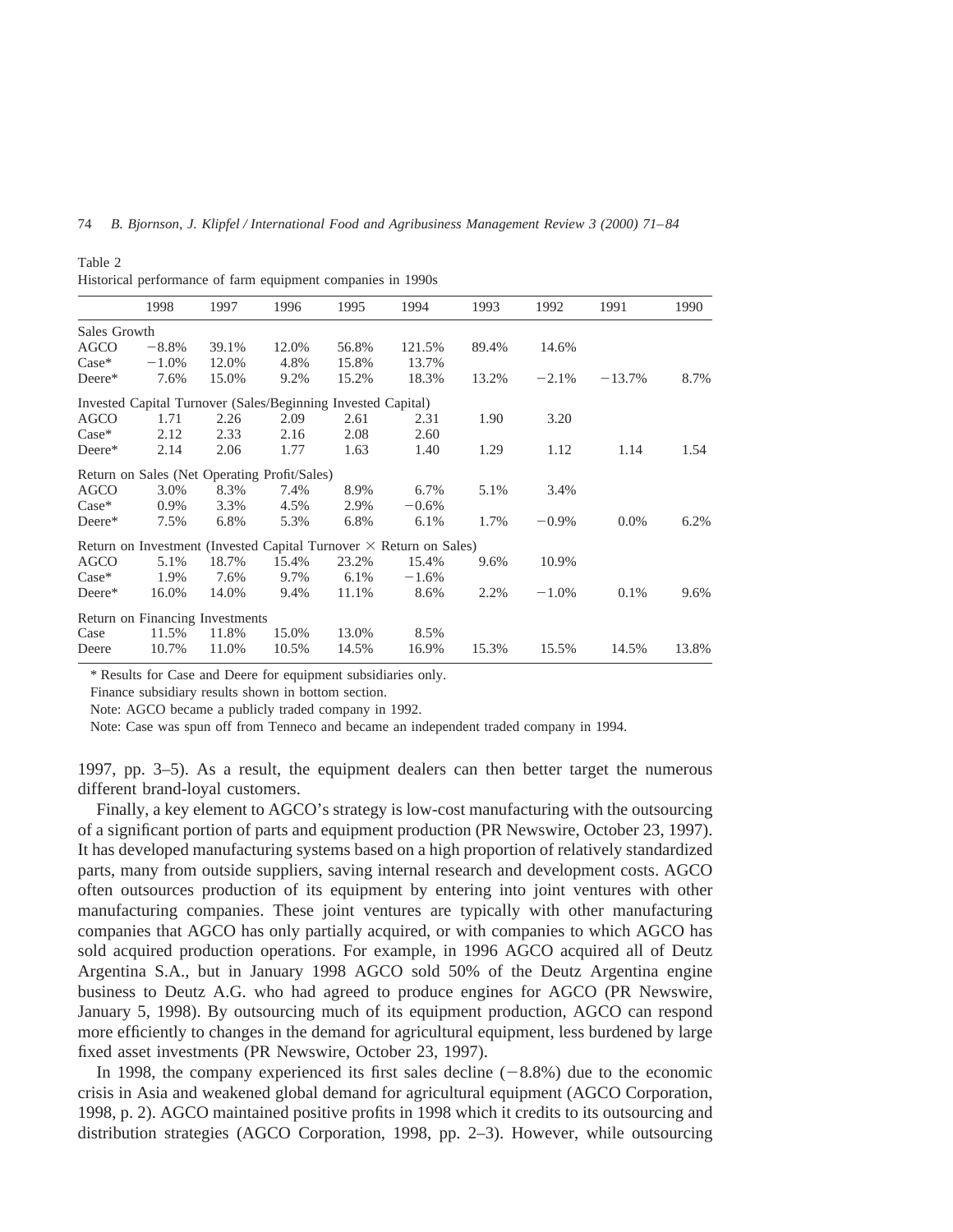reduces capital usage and increases capital efficiency, AGCO's asset efficiency has declined and been surpassed by both Deere and Case. This is measured in terms of the asset turnover ratio, an accounting measure of how much sales the firm generates from each dollar of beginning investment (Sales/Beginning Invested capital; see Table 2). This decrease is due partly to AGCO's significant acquisitions of firms having more internalized operations and to medium-term inefficiencies of integrating new operations. Acquisitions have also burdened AGCO's turnover ratio by adding intangible asset investments in the form of the acquisition purchase amounts in excess of the identifiable assets of the acquired firms (i.e., "goodwill"). This represents invested capital on which the AGCO must earn a competitive return. AGCO has also invested in precision agriculture through its Fieldstar® system. Despite the decrease in asset turnover, AGCO's return on sales has held up well, and AGCO's overall return on investment has usually exceeded that of Deere and Case through the 1990s.

# *2.2. J.I. Case Corporation*

The J.I. Case Corporation was founded in 1842 by Jerome Increase Case, and soon gained recognition as the first builder of a steam engine for agricultural use. By 1970, Tenneco, Inc., of Houston, Texas, acquired Case and made the company one of Tenneco's wholly owned subsidiaries. In 1985, during the farm recession, Case acquired International Harvester and so became the world's second-largest agricultural equipment manufacturer. In 1986, Tenneco acquired Steiger Tractor, Inc. for Case, making it one of only two North American equipment manufacturers to produce four-wheel-drive tractors with more than 200 horsepower (J.I. Case Corporation, 1998a).

Coming out of the farm recession, farm income was reaching record levels by 1990. Yet, most equipment companies were pessimistic about the duration of favorable conditions and began to cut back on production. Case continued producing at high levels, however, which hurt their performance as economic conditions did worsen (Egerton, 1991; J.I. Case Corporation, 1998a). By 1991, Tenneco decided to try and sell Case for *one dollar* to anyone who would be willing to take it along with its \$1 billion debt (Yates, 1995). There were no buyers.

Case next initiated a multi-year restructuring program at a total cost of \$1.4 billion. It reduced excess inventory, closed five of its twenty manufacturing plants, and reduced employees from 30,000 to 17,000 by 1994 (Yates, 1995). Case then sold the majority of its company-owned retail stores to independent dealers whom it believed could market and distribute the company's products more efficiently (J.I. Case Corporation, 1994, p. 25). After the second phase of Case's restructuring program was implemented in 1993, economic conditions began to improve and Tenneco spun off a majority of its interest in Case into an independent, publicly traded company (Yates, 1995; J.I. Case Corporation, 1994, p. 21).

Case currently does business in over 150 countries. Case also manufactures construction equipment, and offers financial credit services (J.I. Case Corporation, 1998, p. 27). Case seeks to produce technologically advanced agricultural equipment. In 1995, Case introduced its precision agriculture technology, known as Advanced Farming System™ (Savage, September 27, 1995). In 1996, Case acquired Concord, Inc., providing Case with the best selling air drills in the United States and with technology needed to integrate its Advance Farming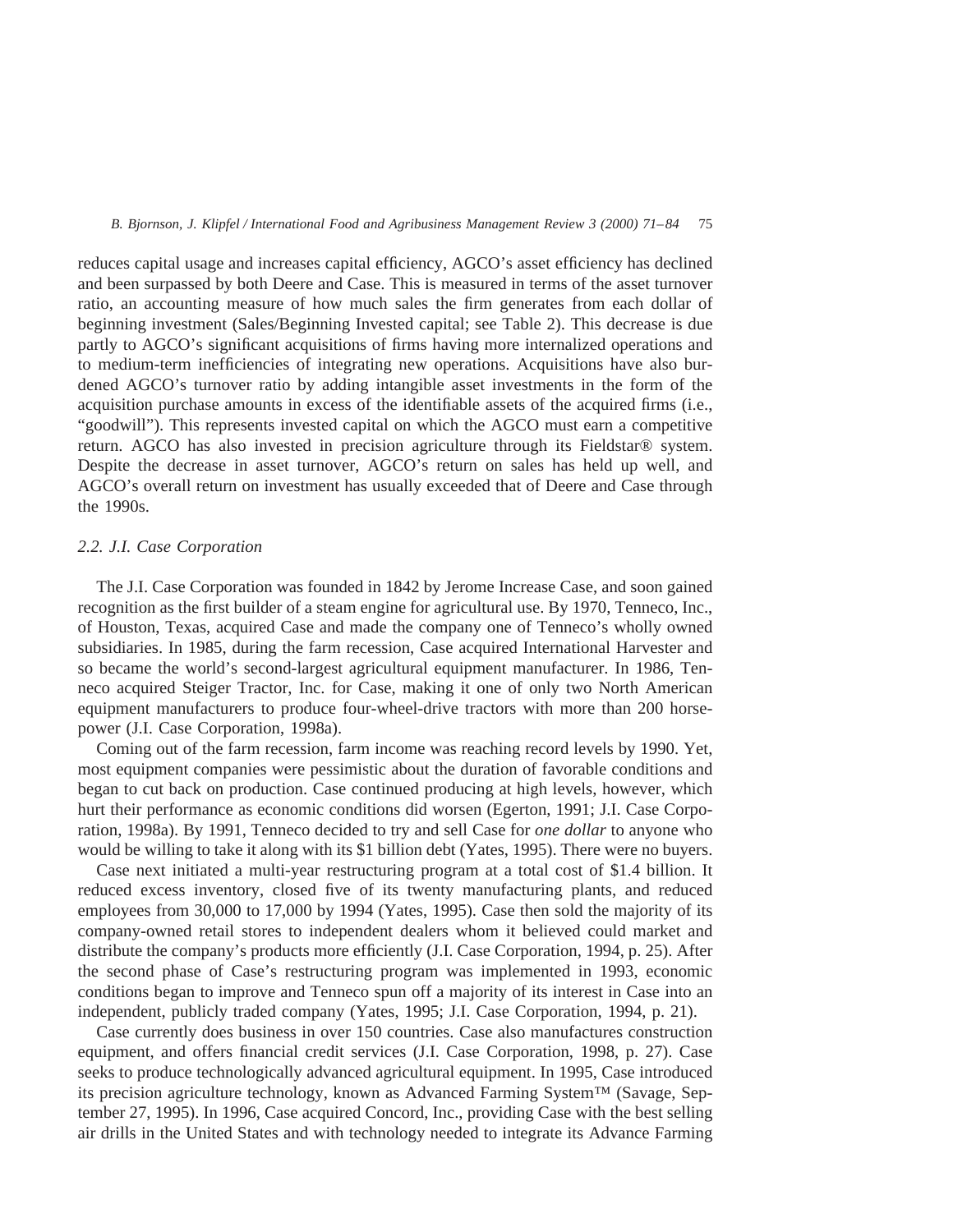System™ into its planting equipment (Savage, November 1995; Milwaukee Journal Sentinel, 1996; Business Wire, 1996). Also in 1996, Case increased its market share by acquiring both (i) Austoft Holdings Limited, giving Case a new market entry into Taiwan, Thailand, and Brazil, and (ii) Steyr Landmaschinentechcik AG, building Case's business in Germany, France, Austria, Switzerland, and Italy (Savage, 1996; October 1997; Chicago Tribune, 1996).

While Case has experienced some improvement and success from restructuring, it did not yet earn a competitive return from the equipment subsidiary (contrary to its financial services subsidiary). As an independent company, Case's return on sales and overall return on investment lagged behind both AGCO and Deere (Table 2). Performance began to deteriorate in 1997 and 1998 due to the financial crisis in Asia (J.I. Case Corporation, 1998, p. 2). Performance declined further in 1999 in terms of both sales and profitability as the industry continued in recession.

#### *2.3. Deere and Company*

Deere and Company was founded in 1837 by pioneer blacksmith, John Deere. Deere is the world's largest manufacturer of agricultural equipment and has been the industry leader for several decades. Headquartered in Moline, Illinois, Deere does business in over 160 countries and employs over 35,500 people worldwide. Deere also manufactures construction machinery, lawn and garden equipment, engines, and other types of equipment. In addition to manufacturing, Deere also offers financial services.

Like Case, Deere seeks to provide its customers with technologically advanced equipment. In 1996, Deere introduced its precision agriculture technology, the "GreenStar™ Combine Yield-Mapping System" (Williams, 1995; Deere and Company, 1995, p. 8). Deere designed its precision agriculture technology so that it would be compatible with Deere combines dating back to 1989, and has been offering the technology on its tractors, planters, drills, and sprayers (Williams, 1995; Runningen, 1995). In 1997, Deere launched the first track tractors in the 160 to 225 horsepower range in which Deere claims to offer some of the most technologically advanced features ever (PR Newswire, June 19, 1997).

Deere is more vertically integrated through greater internalization of parts and equipment manufacturing relative to AGCO or even Case. This gives Deere greater control in its pursuit to build advanced, integrated equipment systems. Deere's acquisitions are far fewer than those of AGCO and Case, and they tend more to be vertical rather than horizontal. For example, in March 1999, Deere acquired InterAg Technologies, Inc., a supplier of software components with capabilities in technologies that Deere uses (Deere and Company, 1999).

Vertical integration requires greater investment than outsourcing strategies, and this is reflected by Deere's historically lower asset turnover ratios in Table 2. However, Deere's turnover has steadily improved and surpassed AGCO in fiscal year 1998. Deere is considerably larger than AGCO or Case, which affords greater scale economies. Deere has invested in new manufacturing technologies and otherwise worked to improve efficiencies over the past decade (Dunn, 1998; PR Newswire, January 29, 1998).

In addition to manufacturing technologically advanced products, Deere has long had a distinct competency in customer service. Deere continues to develop its service and build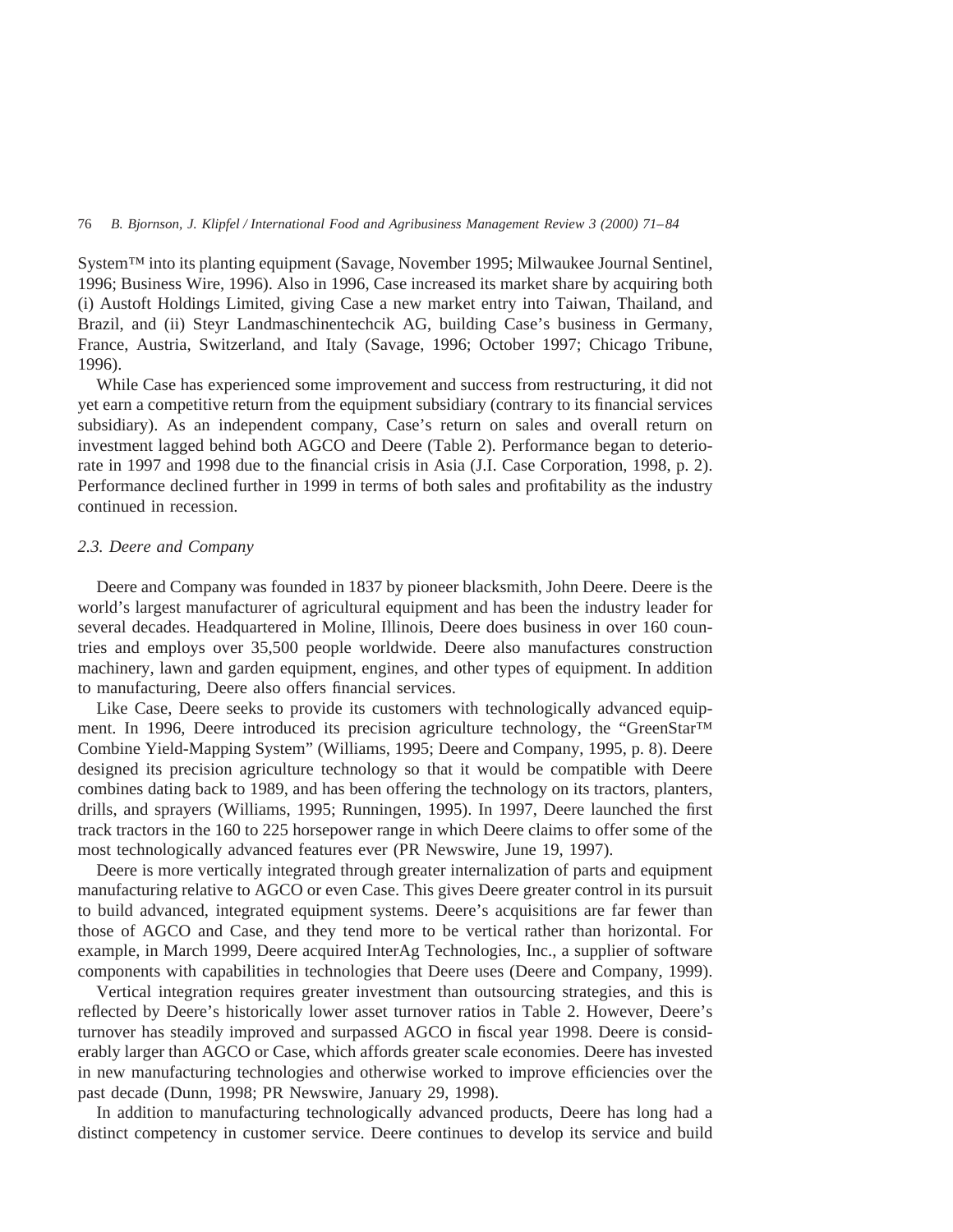longterm relationships with customers. In 1993, Deere began to use its assembly-line work force as marketing representatives on the basis that they could provide better technical support to the company's dealers and customers (Paley, 1994). Deere also developed a customer database to better target marketing messages and better identify after-market support service needs (Yeck, 1997). They have redesigned their distribution network with centralized warehousing to monitor and respond more efficiently to dealer inventory needs (Marchelti, 1998).

Deere has pursued international growth primarily through joint ventures, and marketing and sales agreements rather than acquisitions. This is consistent with Deere's strategy that emphasizes more vertical integration and a single brand, and is distinct from Case and AGCO which have pursued growth more through horizontal acquisitions. Deere has pursued markets in the former Soviet Union, China, Brazil and Argentina, all key international growth markets (Banham, 1996; Gunset, 1997; USA Today, 1999).

Table 2 summarizes Deere's performance through a full industry cycle from the last farm recession in the early 1990s to the current recession that began in 1998. Deere's performance in 1998 did not clearly weaken from the Asian recession and its lingering effects on world crop prices and farm income. This is partly because Deere's equipment division is more diversified and includes construction equipment (as is Case's). However, Deere's cash flow declined in 1998 as proportionately more investment became tied up in working capital. Further, financial results and forecasts for the year indicate a clear downturn for 1999 (e.g., see Deere and Company, 1999).

## **3. Value and future performance**

What will happen to these agricultural equipment manufacturers' performance in the future? While it is unpredictable, we can make some assessments of expected future performance through the firms' capital market valuations. Capital markets allocate wealth in pursuit of financial returns, and market valuations represent collective expectations of the firms' net future cash flows. Because U.S. capital markets are efficient at incorporating information and knowledge into prices, resulting valuations represent relatively informed and unbiased predictions about future performance (efficient markets hypothesis; e.g., see Brealey et al., 1999, pp. 322–335).

## *3.1. Market value measures*

Table 3 shows the market value for each firm as of the last trading day of October 1999 (29 October 1999). The first row of Table 3 shows the size of each firm in terms of the market value of its equity, consistent with the order of 1998 sales levels. We can also see that AGCO is the lowest valued firm by the standard scale-independent valuation metric, the Market/ Book equity value ratio (Market value of firm equity capital/Historical cost accounting book value of firm equity capital). This ratio measures the extent to which the market values a dollar's worth of a firm's equity investment at original cost (accounting-book value) (Table 3). This measure is analogous to Tobin's *q* for *total* capital which represents the market value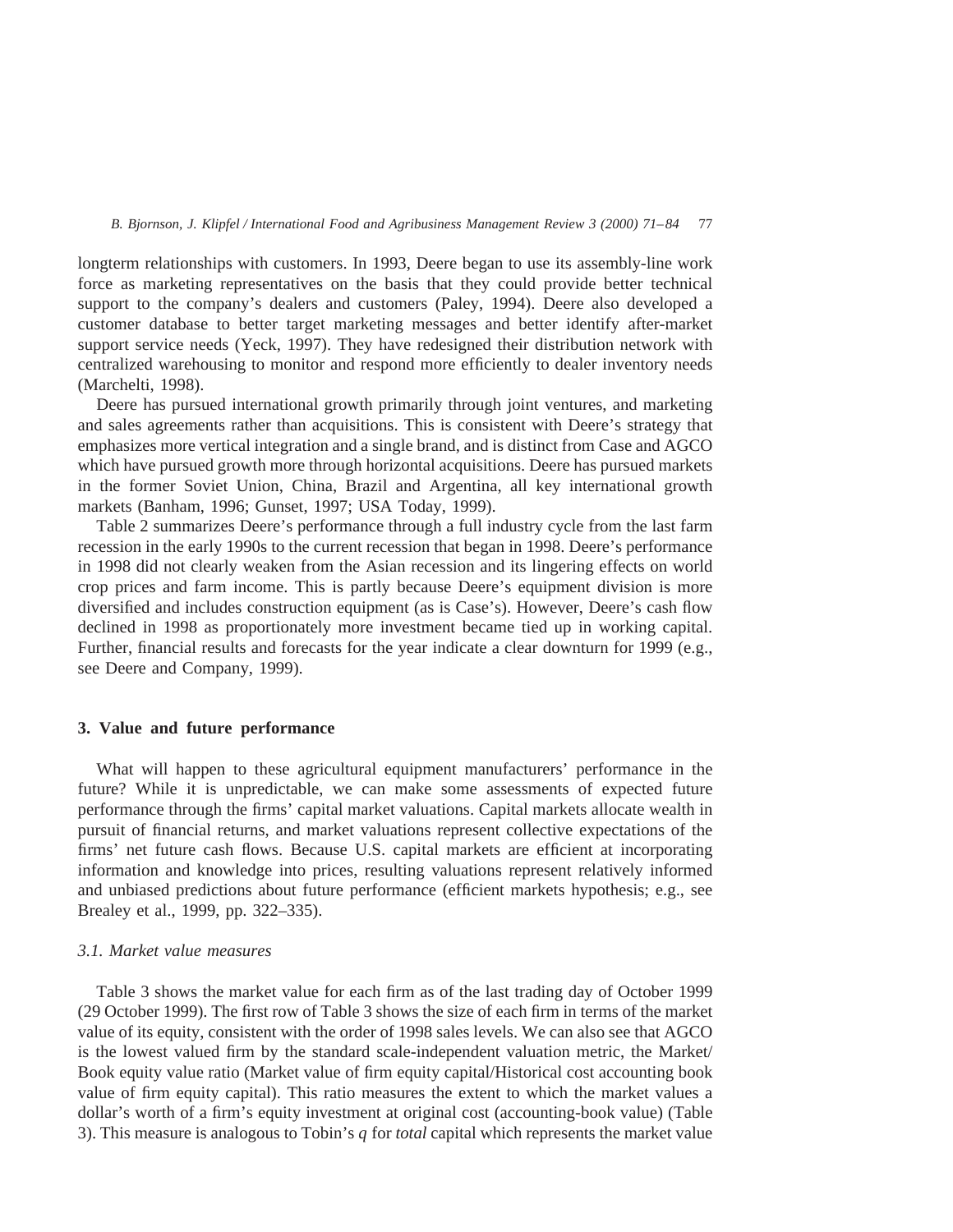| $\alpha$ internet valuation of rating equipment companies at October 27, 1777 |                     |                     |                     |  |  |  |
|-------------------------------------------------------------------------------|---------------------|---------------------|---------------------|--|--|--|
|                                                                               | AGCO                | Case                | Deere               |  |  |  |
| 1. Market value of equity (\$ millions)                                       | \$640               | \$4.120             | \$ 8.470            |  |  |  |
| (price per share value in parentheses)                                        | $(10.75/\text{sh})$ | $(53.00/\text{sh})$ | $(36.25/\text{sh})$ |  |  |  |
| 2. Market value of debt (\$ millions)                                         | 795                 | 1.956               | 4.151               |  |  |  |
| 3. Total market value of firm (equity plus debt, \$ millions)                 | \$1,435             | \$6,076             | \$12,621            |  |  |  |
| 4. Market/Book equity value ratio                                             | 0.56                | 1.85                | 1.34                |  |  |  |
| 5. Present value of economic profits/Total market value of firm               | 0.31                | 0.42                | 0.47                |  |  |  |

Table 3

Market valuation of farm equipment companies at October 29, 1999

Note: Price/Earnings (P/E) ratios are not shown because they are not meaningful: AGCO and Deere both had losses (no ratio); Case's earnings were too small and yielded an extremely high P/E of 171. *Definitions*:

1. Market value of equity = Number of common shares outstanding  $\times$  price per share.

- 2. Market value of debt  $=$  total interest-bearing debt (non-interest-bearing liabilities are classified within working capital; Copeland et al., 1996, p. 164, 168).
- 3. Total market value of firm  $= (1)$  Market value of equity  $+ (2)$  Market value of debt.
- 4. [Market/Book equity value] ratio = Market value of equity/Accounting book value of equity (Brealey et al., 1999, p. 467).
- 5. [Present value of economic profits/(3) Total market value of firm] ratio indicates how much of the total market value of the firm must be realized through extra-normal returns beyond the cost of capital, whereby higher ratios indicate stronger expected future performance; for each period, Economic profits = (Return on investment – weighted average cost of capital)  $\times$  Invested capital (Copeland et al., 1996, pp. 149–151).

of (i) the total intangible capital (including unique, rent-generating knowledge, or growth opportunities), plus (ii) the replacement value of total tangible capital, all divided by the replacement value of the total tangible capital,  $q \equiv$  (Market value of total firm capital)/ (Replacement value of firm tangible capital). Based on the efficient markets hypothesis, *q*-theory holds that the effects of information relevant to the firm's expected performance are incorporated into its total market value, the numerator of *q* (Tobin, 1969; Brealey et al., 1999, pp. 467–468). Tobin's theory is that firms with higher *q* ratios can create more value from additional capital investment and, so, will attract and invest more capital (strictly, *q* theory holds for marginal *q* when different from average *q*; e.g., see Hayashi, 1982). Analogously, Table 3 indicates that AGCO equity capital is valued by the market at less than its original book investment cost. By contrast, Case and Deere's equity are each valued more than book value implying stronger future investment and return opportunities.

# *3.2. Relative value in terms of expected performance scenarios*

We also use the firms' capital market valuations as a benchmark to assess expected performance through a conventional discounted cash flow valuation model (e.g., Copeland et al., 1996). The present value of the firm's net cash flows from a pro forma model of operating and investment cash flows are calibrated to the actual market value. Model pro forma amounts are developed from benchmarks analyzed from the firms' historical financial statements, including interim statements for the first nine months of 1999. Model valuation is ultimately determined by the discount rate, annual sales growth rates, operating asset levels and related investment cash outflows, and cost and expense outflows and resulting after-tax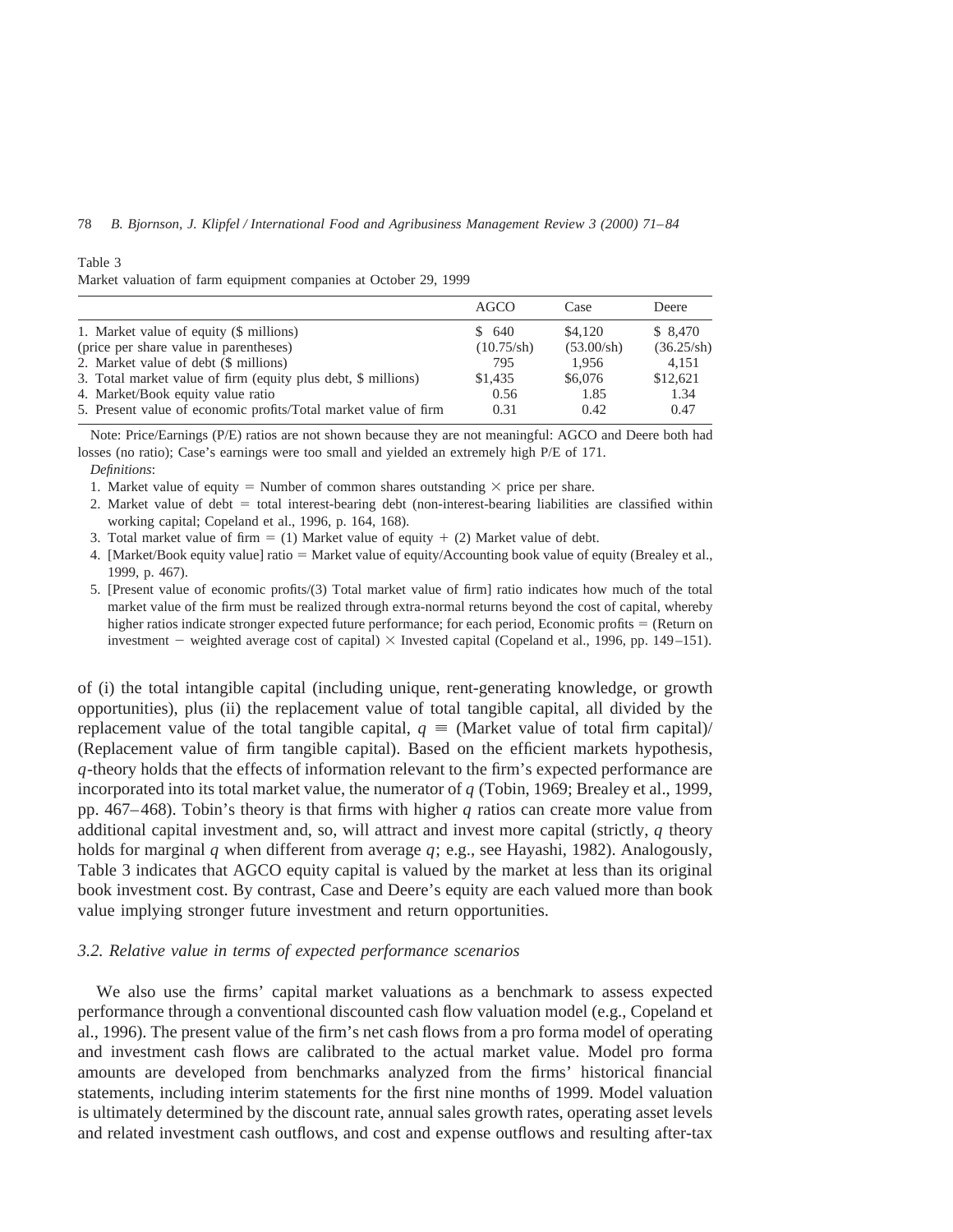operating cash flows from operations. The discount rate is a weighted average cost of capital. The cost of debt capital is estimated from company financial statement disclosures on debt, and the cost of equity capital is the market equity risk premium of five percent plus the risk-free rate estimated from the long-term government bond yield (Copeland et al., 1996). This equity cost represents a modified Capital Asset Pricing Model estimate whereby the market risk premium applies to all firms ("beta" equals one for all firms) because measurement errors can be significant for single firm estimates and thus add noise with little information.

While the ultimate reasons for expected performance and valuations are unobservable, we can assess the relative differences in the expected performance that are implicit in the market values. The pro forma valuation model parameters and values are calibrated so that the model value equals actual market value. Thus, market value is an observable single summary statistic of expected performance and risk, but with sub-components and driving factors being unobservable.

Table 3 shows an expected performance ratio measure for each firm, Present value of economic profits/Total market value of firm. This ratio represents the present value of the net returns in excess of the cost of capital (economic profits or extra-normal returns; Copeland et al., 1996, pp. 149–151), scaled by the total market value of the firm. The cost of capital represents the beginning total capital balance multiplied by the weighted average cost of capital. This ratio is higher if the firm has a higher expected return on investment and higher expected growth, but is *invariant* to what combination of profit rates and growth rates achieves its market value. Thus, this ratio is correlated with the market-to-book ratio but is more accurate since it is based on a full pro forma model that measures required firm performance and accounts for expected dilution, gains and losses on asset transactions, and book intangible assets that do not directly correspond to any direct replacement reinvestment. By this measure, we see that Deere's expected performance is comparable to Case's.

# *3.3. Firm-specific value factors*

While Case is valued highly, like Deere, its valuation is derived not entirely from expectations of internally generated value. New Holland bid to purchase Case for \$55 per share which is over double the low price that Case reached in early 1999 (market price stood at \$53 per share on the October 29, 1999 valuation date in anticipation of the merger that was completed in November 1999). A rationale for the higher valuation is that the merger would allow distribution synergies from combining Case's North American strength in heavy equipment with New Holland's complementary global franchise and dominance in light equipment. Further synergies are expected from the merged operation reducing total annual operating expenses by up to \$500 million within the next three-to-four years (Raghavan and Quintanilla, 1999). These efficiencies can result from scope economies in sharing of operations and distribution assets, or sharing knowledge and capabilities such as research and development. The merger of Case and New Holland represents a consolidation that is characteristic of slow growth industries in a recession. Consolidation may be required more generally to maintain or build return on investment in the industry. After the last farm recession, AGCO was essentially built from consolidation of numerous smaller firms with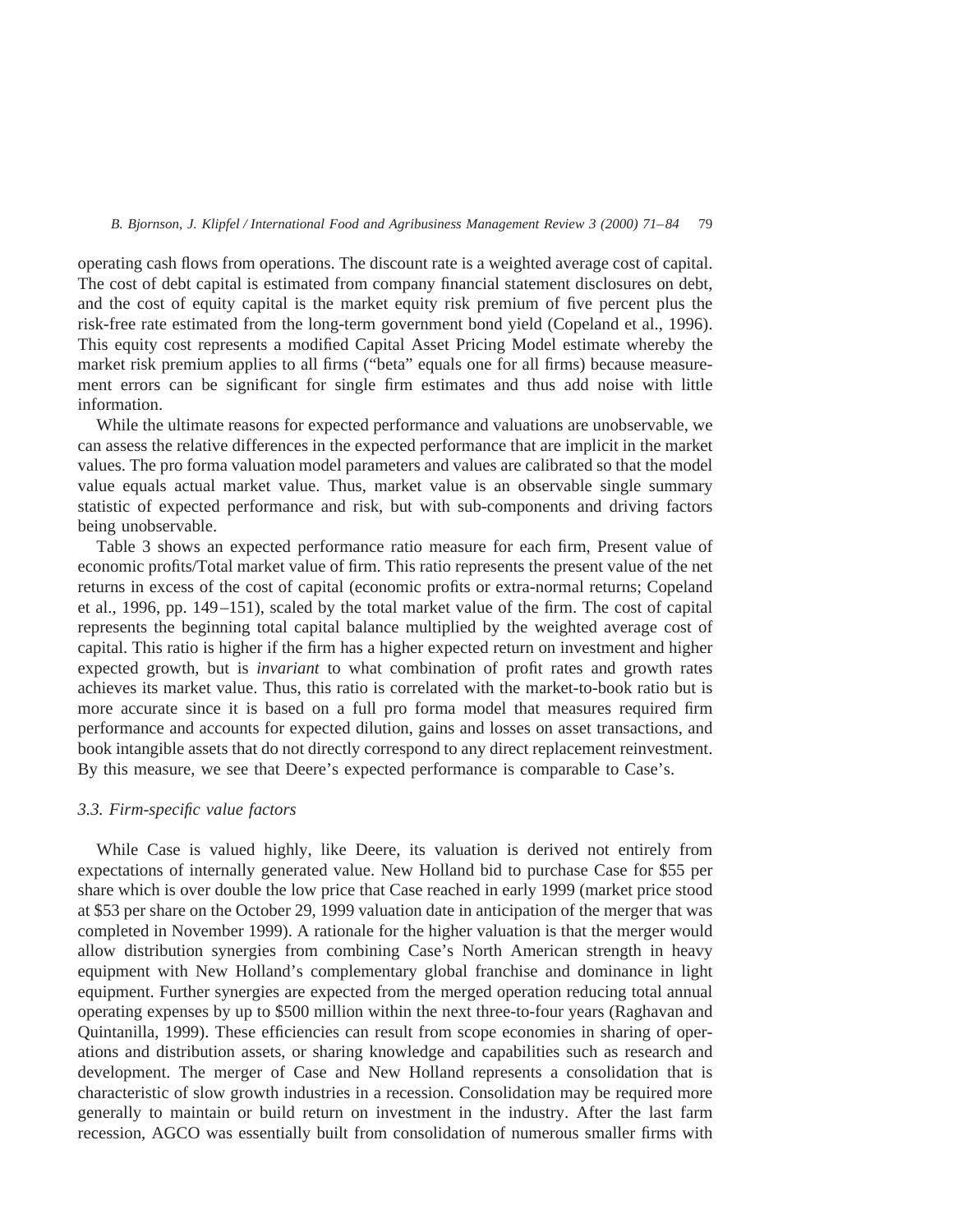associated cost reductions, as discussed earlier. Deere is the long-established "blue chip" firm in the group. Case and Deere both have an advantage over AGCO in the current economic climate in that they both have industrial equipment divisions. Although the Asian crisis also affects industrial equipment, it did not hit this industry as hard as it hit agriculture.

The ultimate reasons for AGCO's low valuation are not explicit. It is a smaller organization based on a newer business model, and has a high debt load with weaker credit rating. Its relatively modest valuation may well incorporate greater risk, balancing (i) the possibilities that it may grow more rapidly from a smaller base and prosper from its unique business model with (ii) alternative possibilities that financial stress over the next few years may threaten its operations or even its viability. In sum, the market valuations imply less overall confidence in the future performance of AGCO.

Valuations of all three firms are below their fall 1997 levels when the Asian financial crisis began. Nevertheless, values are now consistent with the expectation that the industry leaders Deere and Case will grow from the current farm recession and earn reasonable returns in excess of the cost of capital. AGCO's value appears to reflect greater risk of stagnant growth without return improvements. We next look beyond firm-specific factors to identify some fundamental forces in the business environment that appear to have the most potential to change the industry.

## *3.4. Forces in the business environment*

Precision agriculture is the next technological frontier in farm mechanization. Traditionally, farmers manage cropping and inputs uniformly across whole fields. Soil fertility, pest infestation and other production variables are managed by data on field averages. Precision agriculture incorporates variable rate technology that allows farmers to manage fields and inputs more precisely by sub-field plots. This involves integrating output information from prior harvests with information on soil and pest characteristics, all developed through global positioning system satellite technology (Runningen, 1995).

However, economic viability of the costly technology has not yet been empirically demonstrated except in some high-value or high-input crops (Dealer Progress, 1998). Generally, data and research on how to interpret information to support input decisions are lagging. Also lagging is average farmer knowledge of information technology. It is uncertain whether or when the industry's investment in the technology, such as AGCO's Fieldstar<sup>®</sup> system, Case's Advanced Farming System™, and Deere's GreenStar™ system, will yield significant returns.

Significant acceptance of precision agriculture may require substantially more research to develop closer-to-optimal farm input decisions across much more numerous and narrowly defined conditions over different crops. Further, research may have to more clearly demonstrate economic viability for farmers, and farmer knowledge of the benefits will have to increase. Viability may well be helped by the cost of the technology dropping as often happens with information technology. Another inhibitor for farmer acceptance may be "lock-in" whereby the products and their maintenance and upgrades are specific to the manufacturer and related dealers for parts and service. If the technology becomes more interchangeable or universal, a farmer could then deal in a more competitive supply market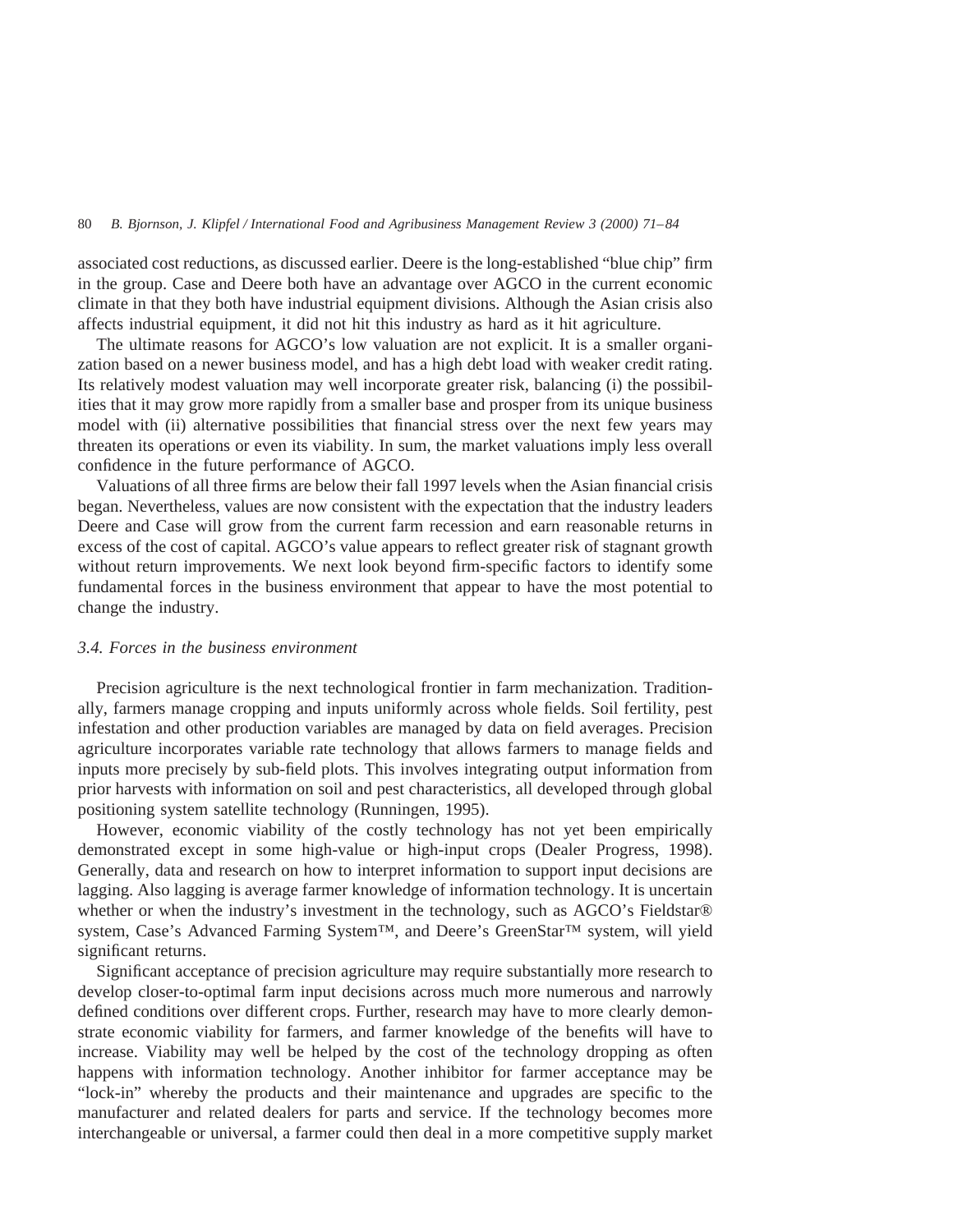with more manufacturers and service providers. This would reduce farmer lock-in and perhaps accelerate adoption. A further limiting factor in developing countries and much of Europe where farm fields are small, is that precision agriculture is capital-intensive and will be less attractive because it requires more supporting infrastructure and large fields.

An uncertainty related to precision agriculture is increased government regulation of agricultural chemical pollution. Government regulations on chemicals have been getting more stringent in the hope of maintaining soil and water quality, enhancing wetlands, and protecting endangered species (Sunding, 1996, p. 1098). U.S. legislation in 1996 set uniform pesticide tolerances for raw and processed foods that requires a "reasonable certainty of no harm" defined as a one-in-million chance of an individual getting cancer from a lifetime of exposure to the food (Hess, 1996). Regulation is also becoming prominent in other countries. For example, recent legislation in Denmark calls for a reduction in the amount of fertilizer used in the country. The law requires farmers to cut fertilizer use by ten percent, establish wetlands, and better use livestock manure (Agra Europe, 1998, p. N1). As chemical application regulations have become more stringent around the world, they have also become more complex. Precision agriculture technology has particular promise in managing and complying with regulations. Increased regulation could lead to a position whereby farmers can most economically comply with laws through the use of precision agriculture technology that allows them to reduce applications in the most sensitive parts of fields.

In general, precision agriculture technology has the potential for reducing other farm inputs. This effectively substitutes the technology for other inputs, allowing the farm equipment industry to capture a greater share of farm value. Precision agriculture technology also has the potential to complement new biotechnologies. For example, if seeds are developed for specific soil types, precision agriculture would lever the value of such seeds by more fully capturing the benefits through site-specific seeding. However, despite the promise, the medium-term obstacles appear to indicate that any significant expected impact of precision agriculture on equipment firm performance is uncertain and apt to be years off into the future. This mitigates precision agriculture's positive impact on expected performance and current firm value.

World economic growth positively impacts farm income and, so, ultimately impacts farm equipment demand. World commodity prices and farm income were relatively high during the 1990s until the collapse of the eastern Asian economies that began in 1997. These economies had been booming with large population segments moving into the middle class. These segments significantly consume more protein and upgrade their diets, and so have a large marginal impact on farm output demand. As a result of the Asian economic crisis, world agricultural commodity prices and farm income plunged while commodity inventories rose (Tomkins, 1998; Waters, 1998). The Asian crisis is currently the central force within the larger question of world economic growth, farm product consumption growth, and ultimately farm income. Economic downturns in other emerging economies such as in the former Soviet Union and Latin America have contributed further to the problem and its persistence. Low farm income and pessimism about a near upturn have depressed demand in the historically cyclical farm equipment industry.

In addition to world economic growth, another uncertainty in farm income is government farm program payments. Government farm programs have represented about two percent of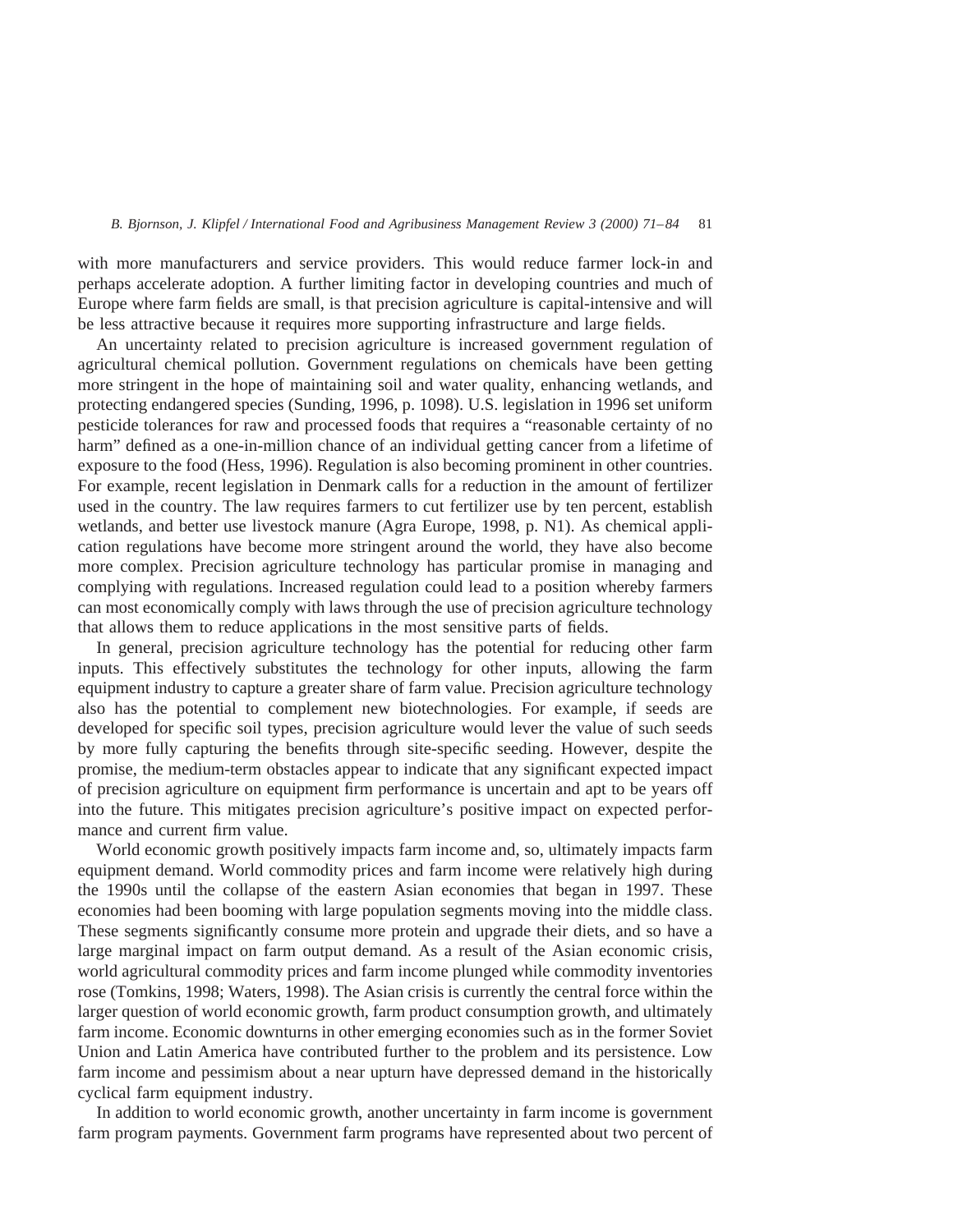farm revenues since the last farm recession based on data from FAPRI (1999). The current U.S. program is the Federal Agricultural Improvement and Reform Act (FAIR Act or "Freedom to Farm" Act), a seven-year farm subsidy program enacted in April 1996. The purpose of the Act is to gradually move agricultural production towards a more free market status, to eliminate planting restrictions, to decouple or sever the link between government payments and the types and acreages of crops that farmers grow, and to provide decreasing government payments over the life of the act by not setting target prices for agricultural producers. The Act expires in 2002, at which time farm legislation will, by default, return to the Agricultural Act of 1949, unless new legislation is passed into law (Paarlberg, 1999, p. 36). Currently, the government is moving towards additional aid during the current farm recession, and there has been increased activism for farm assistance. However, there has long been debate about the level of government support to farmers, further implying that the extent of future farm subsidies is fundamentally uncertain.

If the United States retains agricultural supports in some significant form, and if Europe continues agricultural supports, then this should serve to support and stabilize future farm income and consequent demand for agricultural equipment. Because agricultural equipment manufacturing is otherwise a relatively cyclical industry supported by significant fixed investments, more stable demand can lead to higher capacity utilization and a higher long-term average return on investment.

## **4. Conclusion**

The valuations of the three firms are consistent with the expectation that the industry leaders, Deere and Case (and New Holland by implication from its acquisition of Case) will grow and earn reasonably good returns on investment in the years ahead. Despite current depressed industry conditions, the industry is expected to further reduce costs through new efficiencies and consolidation, and earn returns in excess of the cost of capital during future expansionary conditions. The farm recession may, however, cause another industry shakeout that more threatens the profitability of smaller firms.

Development of new products, such as precision agriculture systems, represents the industry's potential for adding new economic value. Precision agriculture technology has the potential to substitute for other inputs such as fertilizer, herbicides, and other chemicals. It also has the potential to complement new biotechnologies (e.g., site-specific seeds) and Internet technologies to generate farm level research and knowledge. This complementarity may stimulate equipment demand to the extent that biotechnology seed products succeed in the marketplace at creating new economic value. As a result, precision agriculture could allow equipment manufacturers to add more value, further substituting for labor as it has for over a century and also substituting information technology for other inputs as is now happening in many industries. Increased chemical regulation may further increase the value (or share of required expenses) contributed by new equipment technologies.

While the potential for precision agriculture lies on the more distant horizon, economic growth in developing countries may have a nearer-term effect. Economic growth in Asia is picking up which will eventually increase farm demand, while the former Soviet Union and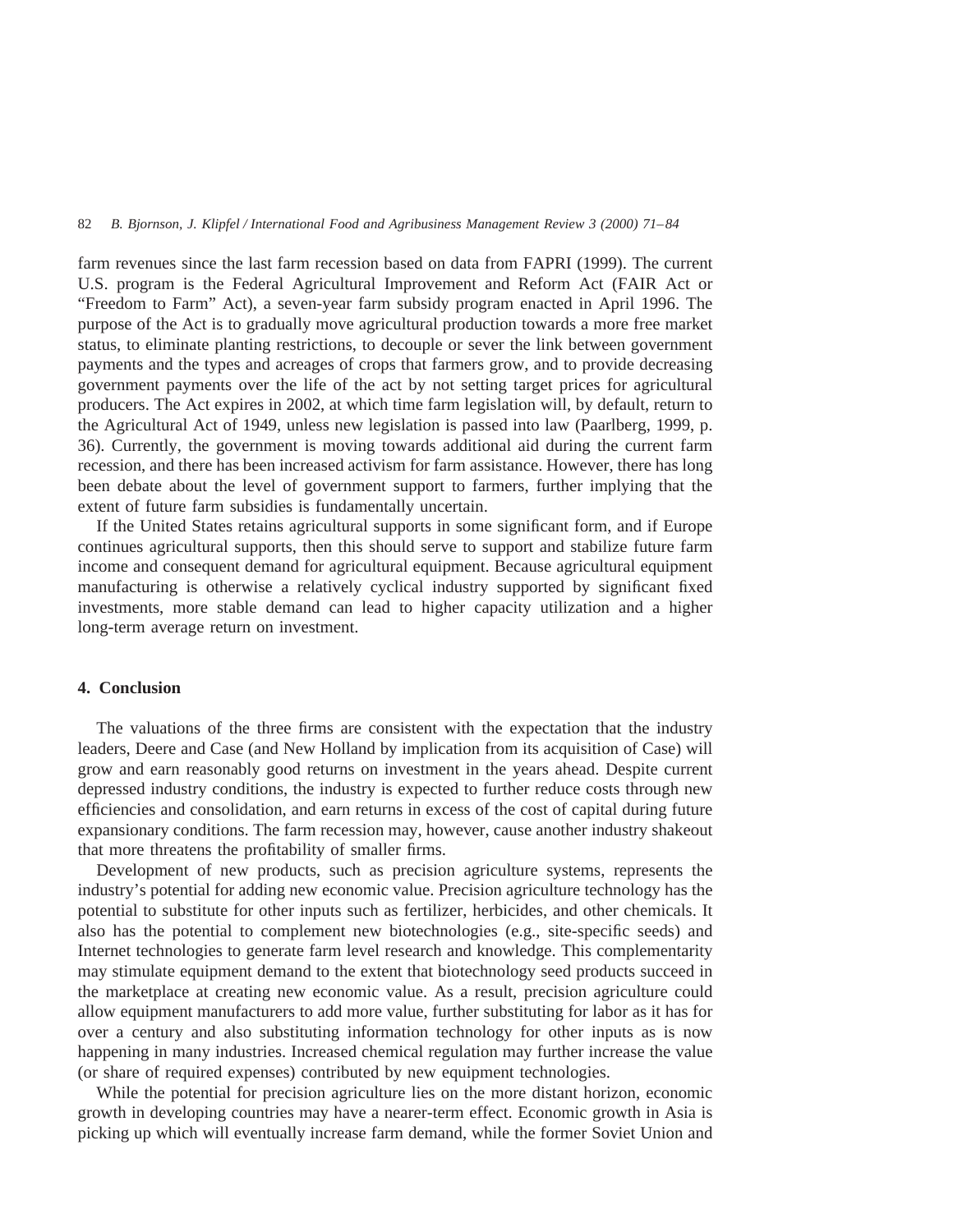Latin America currently appear less determinate. As the developing world modernizes its own agriculture, low cost manufacturers such as AGCO may be very competitive. In sum, farm equipment manufacturing is not a "growth industry" in that its long-term growth is not expected to exceed growth in the world economy. However, firm valuations appear consistent with modest future growth being derived from still increasing economic value contributed at the farm level through new technology, and from increased farm demand resulting from worldwide income growth.

#### **Acknowledgments**

The authors thank Ray Massey and two anonymous reviewers for their contributions.

#### **References**

- Agra Europe. "Row Over Danish Plan to Cut Fertilizer Use," *Agra Europe (London) Ltd*., February 13, 1998, No. 1785, p. N1.
- AGCO Corporation. *Annual Reports*, 1992–1998.
- AGCO Corporation. "AGCO Completes Acquisition of Spra-Coupe," *PR Newswire*, July 2, 1998a.
- AGCO Corporation. "AGCO Agrees to Acquire Willmar Line of Sprayers, Spreaders, and Loaders," *PR Newswire*, August 11, 1998b.
- Banham, R. "Cultivating New Markets," *Journal of Commerce*, July 15, 1996, Sec. C, p. 1.
- Barry, T. "The Wizard of Ag—AGCO: The 'Little Tractor' that became a Giant," *Georgia Trend*, September, 1997, p. 23.
- Brealey, R., Myers S., & Marcus A. *Fundamentals of Corporate Finance*. Boston: Irwin McGraw-Hill, 1999.
- Bruce, P. "Putting German Tractors to Work in the U.S.," *The Financial Times Limited*, May 24, 1985, p. 24.
- Business Wire. "Case Corporation Completes Acquisition of Concord, Inc. Purchase Enhances Case's Advanced Farming System Technology," *Business Wire*, January 15, 1996.
- Chicago Tribune. "Austrian Tractor Firm. Another Acquisition by Case," *Chicago Tribune*, June 19, 1996, Business Sec., p. 3.
- Copeland, T., Koller T., & Murrin J. *Valuation: Measuring and Managing the Value of Companies*, John Wiley, 1996.
- Dealer Progress, Eighth Annual Precision Special, "So, Now What?", *Dealer Progress* (December 1998):14–20. Deere and Company. *Annual Reports*, 1995–1998.
- Deere and Company. "Deere & Company Acquires InterAg Technologies, Inc.," *PR Newswire*, March 22, 1999. Dunn, A. "The Cutting Edge," *Los Angeles Times*, July 6, 1998, Sec. D, p. 1.
- Egerton, J. "After a Fast Start in 1990, Farm Machinery Bogs Down," *The Courier-Journal (Louisville, KY)*, February 11, 1991, Sec. B, p. 8.
- FAPRI (Food and Agricultural Policy Research Institute), *Rainbow Book: A Summary of the November 1998 FAPRI Baseline*, The Food and Agricultural Policy Research Institute, January 1999.
- Gunset, G. "Deere Parts Headed for Ukraine," *Chicago Tribune*, June 11, 1997, p. 1.
- Hayashi, F. "Tobin's Marginal *q* and Average *q*: A Neoclassical Interpretation," *Econometrica*, 50(1982):213– 224.
- Hess, G. "Clinton Signs Historic Pesticide Reform Measure Into Law. Food Quality Protection Act of 1996," *Chemical Marketing Reporter*, August 12, 1996, Vol. 250, No. 7, p. 22.
- J.I. Case Corporation. *Annual Reports*, 1995–1998.
- J.I. Case Corporation. *Case History*, http://www.casecorp.com/corporate/history, September 30, 1998a.